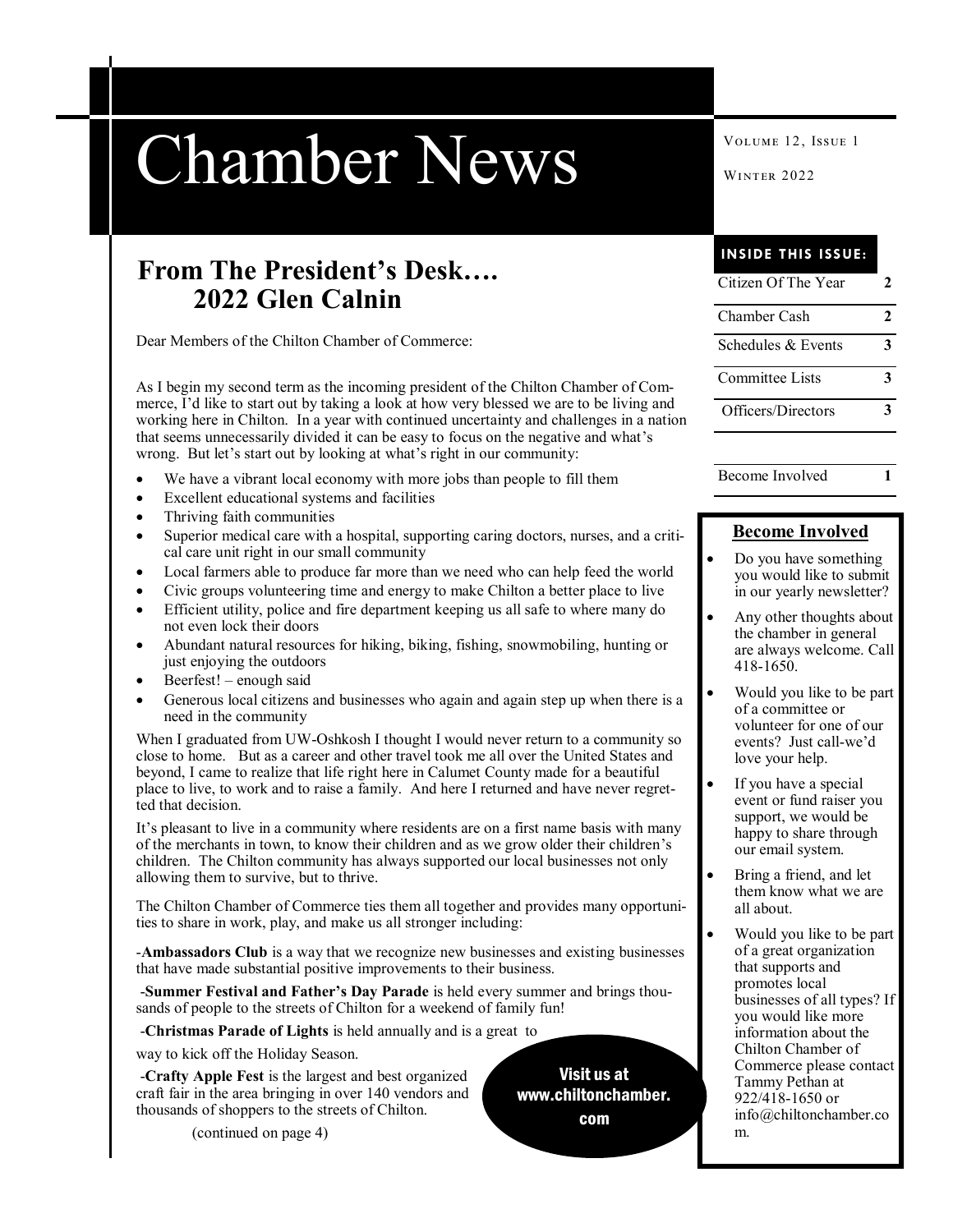## **Seeking Nominations for 2022 Citizen of The Year**

Nominations are being accepted for Chilton's 2022 Distinguished Citizen of the Year.

The Chilton Chamber of Commerce will honor the recipient at the Chilton Eagles Club on Wednesday, March  $30<sup>th</sup>$ . A social will be held from 6:00-7:00 PM, with the award presentation and program to follow at 7:00 PM. Tickets are \$12.00 per person and can be picked up at Vern's Cheese, BMO Harris Bank, or The State Bank.

Nominations should be sent to the Chilton Chamber of Commerce, PO Box 122 Chilton, WI 53014. There is a form that needs to be filled out and submitted. Forms can be found on our website, under the Citizen of the Year tab, or at info@chiltonchamber.com to request a form to be emailed to you. The form is very specific in asking the

nominees accomplishments. **Nominations must be typed or written**. Deadline is Friday, February 11, 2022.

Resumes submitted in prior years must be resubmitted on the new form. The achievements of the individual being nominated must have benefited the citizens of the Chilton area, should focus on volunteer related items rather than be job related, and the nominee must live or work in the Chilton area.

The winner will be selected by a committee of chamber members from submitted resumes prior to the March  $2<sup>nd</sup>$  monthly chamber meeting at which time the Chamber board will hear the recommendation from the committee.

If you have any questions, please call Tammy Pethan, Chamber Secretary, at 418-1650.

## **Chamber Cash Check Program**

Chamber Cash is a<br>program that is de-<br>signed to provide<br>chamber members an opporhamber Cash is a program that is designed to provide tunity for increased sales while serving as an outlet for bearers of the chamber checks to redeem them at participating member businesses. This also encourages residents to keep their shopping dollars local.

Chamber Cash can be purchased from the Farm and Home service desk during regular business hours. The checks are available in any denomination. When a chamber check is purchased a list of participating members (for redemption) is included. Participating members accept the chamber cash checks and can simply make a deposit.

Businesses can simply deposit the chamber checks as they would any other check.

Mail order chamber cash

checks are also available by emailing the chamber at: info@chiltonchamber.com or by calling the chamber secretary, Tammy at 922/418- 1650.

Yearly, the chamber cash program generates over \$25,000 in sales right here in Chilton, just through the chamber cash program. You may redeem your certificate at any participating member listed below:

A & K Truckland Annabell's Brusch Artistic Images Bark N' Bubble Cellar Baus Family Dental Best Western Stanton Inn Blattner's Piggly Wiggly BMO Harris Bank Brantmeier Electric Chaussee' Chiropractic Office Cheers Chilton Family eye Care Chilton Furniture Chilton Upholstery

Country Visions Co-op Delta Publications East Shore Humane Society Ethel's Pub & Grill Family Insurance Center Farm & Home Friederichs Abstract & Title Gravity Park Great Midwest Bank Hickory Hills Country Club Hilde's Deli and Bakery Horst Distributing Housekeepers Inspire Dreams Learning Center Jiggers Auto Jorgen's Auto Just For You Flowers and Gifts Karls Mechanical Contractors MGT contractors Moeschel Power Services Mueller Plumbing, LLC Papa Don's Pizza Pet Pals Professional Grooming Pheasant Hill Animal Hospital Pla-Mor Lanes Premier Financial Credit Union Printing Express

Reinl Accounting Riesterer & Schnell Roepke's Village Inn Rowland's Calumet Brewery Scoops Ice Cream Seasons By Design Seven Angels Shear America State Bank of Chilton Terra Verde Coffeehouse The Gourmet Biscuit Vande Hey Brantmeier Vern's Cheese Walgreens Weber's Self Serve

\*Businesses who accept chamber cash checks, may redeem them at these local banks. BMO Harris Bank Great Midwest Bank National Exchange Bank Premier Financial Credit Union State Bank of Chilton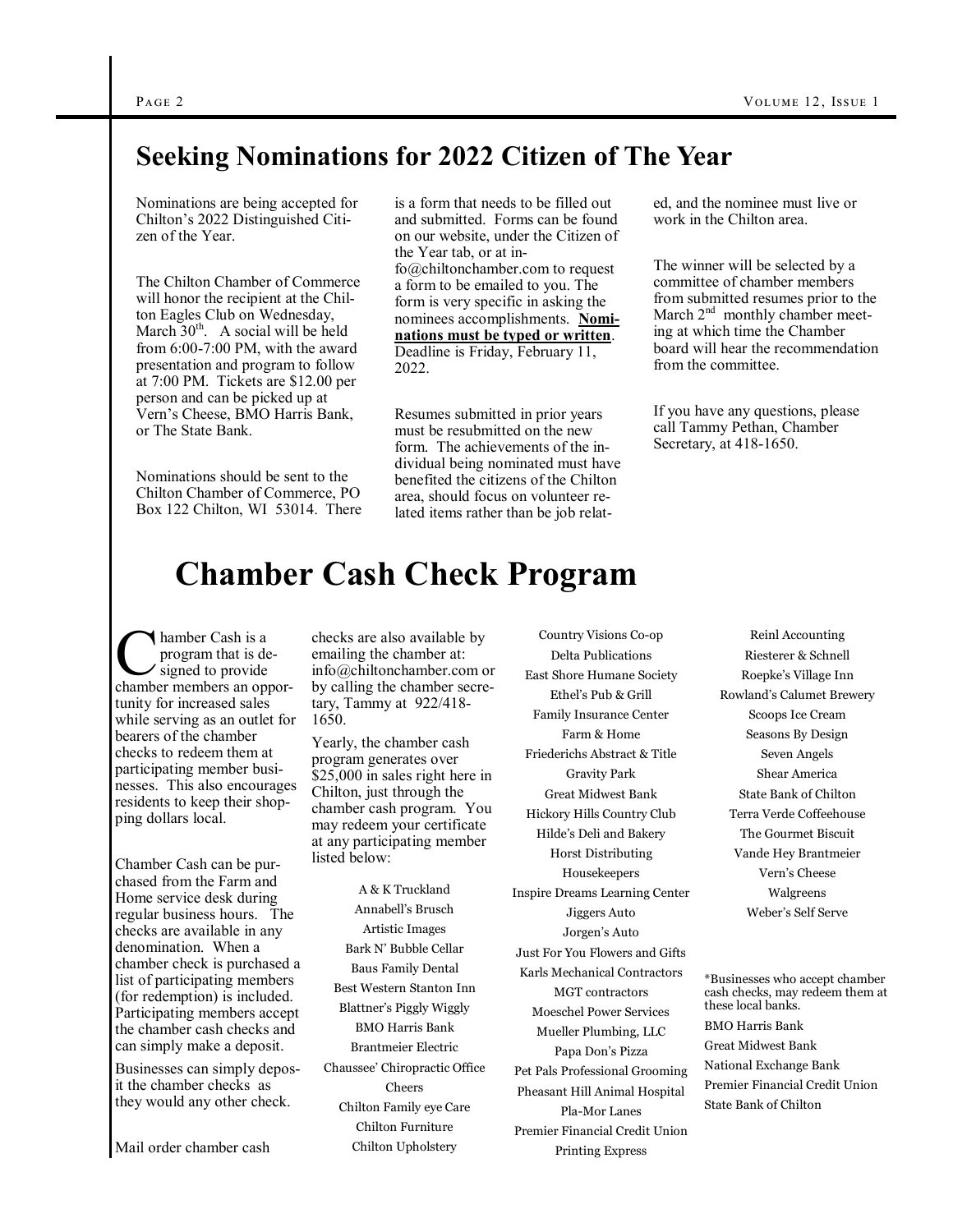meeting date.

| <b>Meeting Schedule</b> |                  | <b>Event Schedule</b> |                                                         |
|-------------------------|------------------|-----------------------|---------------------------------------------------------|
| 01/26/22 5:30 PM        | Annual Meeting   | <b>Cheers</b>         | 1/26/22 Annual Meeting at                               |
| 03/02/22 Noon           | Monthly Meeting  | Terra Verde           | Cheers                                                  |
| $04/0/22$ Noon          | Monthly Meeting  | Seven Angels          |                                                         |
| 05/04/22 5:30 PM        | Monthly Meeting  | Chilton High School   | 3/30/22 Citizen of The Year at<br><b>Chilton Eagles</b> |
| 06/01/22 1:00 PM        | Meeting and golf | Hickory Hills         |                                                         |
| 09/07/22 Noon           | Monthly Meeting  | <b>Uptown Commons</b> | 5/04/22 Scholarship Presentations                       |
| 10/05/22 5:30 PM        | Monthly Meeting  | Neighborhood Pub      | at Chilton High School                                  |
| $11/2/22$ Noon          | Monthly Meeting  | Hilde's               |                                                         |
|                         |                  |                       |                                                         |

06/01/22 2:30 PM Annual Golf Outing at Hickory Hills

6/16-6/19/22 Chilton Summer Festival Weekend

09/10/22 Crafty Apple Fest

12/03/22 Holiday Parade of Lights

# **2022 Committee Chairpersons**

All members are invited to attend any of our monthly meeting and events. Reservations can be made by calling, chamber secretary, Tammy Pethan at 418-1650 or emailing to info@chiltonchamber.com. Please visit our website at www.chiltonchamber.com to access the agenda and minutes one week prior to the

12/14/22 6:30 PM Monthly Meeting & Roepke's Village Inn Election Meeting

| Scholarship Committee                       | Glen Calnin                        |  |  |
|---------------------------------------------|------------------------------------|--|--|
| Finance Committee                           | Candy Chaussee'                    |  |  |
| Dues & Membership Committee                 | Tammy Pethan                       |  |  |
| Citizen of The Year Selection Committee     | Jamie Wieting                      |  |  |
| Ambassador's Club                           | Tammy Pethan & Jamie Wieting       |  |  |
| Holiday Parade of Lights                    | Terry Friederichs & Paula Mortimer |  |  |
| Summer Festival                             | Jerry Mallmann                     |  |  |
| Parade—Jerry Mallmann                       |                                    |  |  |
| Street Dance—Bob Cullen                     |                                    |  |  |
| 50/50 Raffle—Tammy Pethan & Candy Chaussee' |                                    |  |  |
| Website/Facebook                            | Tammy Pethan, Carrie Kost          |  |  |
| <b>Brochure Committee</b>                   | Tammy Pethan, Mike Gerhartz        |  |  |
| Chamber Cash                                | Tammy Pethan & Candy Chaussee'     |  |  |
| Retail/Business Committee                   | Kim McKeen                         |  |  |
| Craft Apple Fest                            | Kim McKeen/Tammy Pethan/           |  |  |
|                                             | Jerry Mallmann                     |  |  |
| Annual Meeting                              | <b>Executive Committee</b>         |  |  |

#### *2022 Officers & Directors*

*Glen Calnin-President Jerry Mallmann-1st VP Sue Kaphingst-2nd VP Candy Chaussee'-Treasurer Tammy Pethan-Secretary Kari Meyers-Past President*

#### *Board Members*

*Jessica Wunrow Carrie Kost Pat Rowland Julie Hoben Lisa Herrick Kim McKeen Mike Gerhartz Denise Bangart Jamie Wieting Erica Bates Bill Suttner Jen Bonlander*